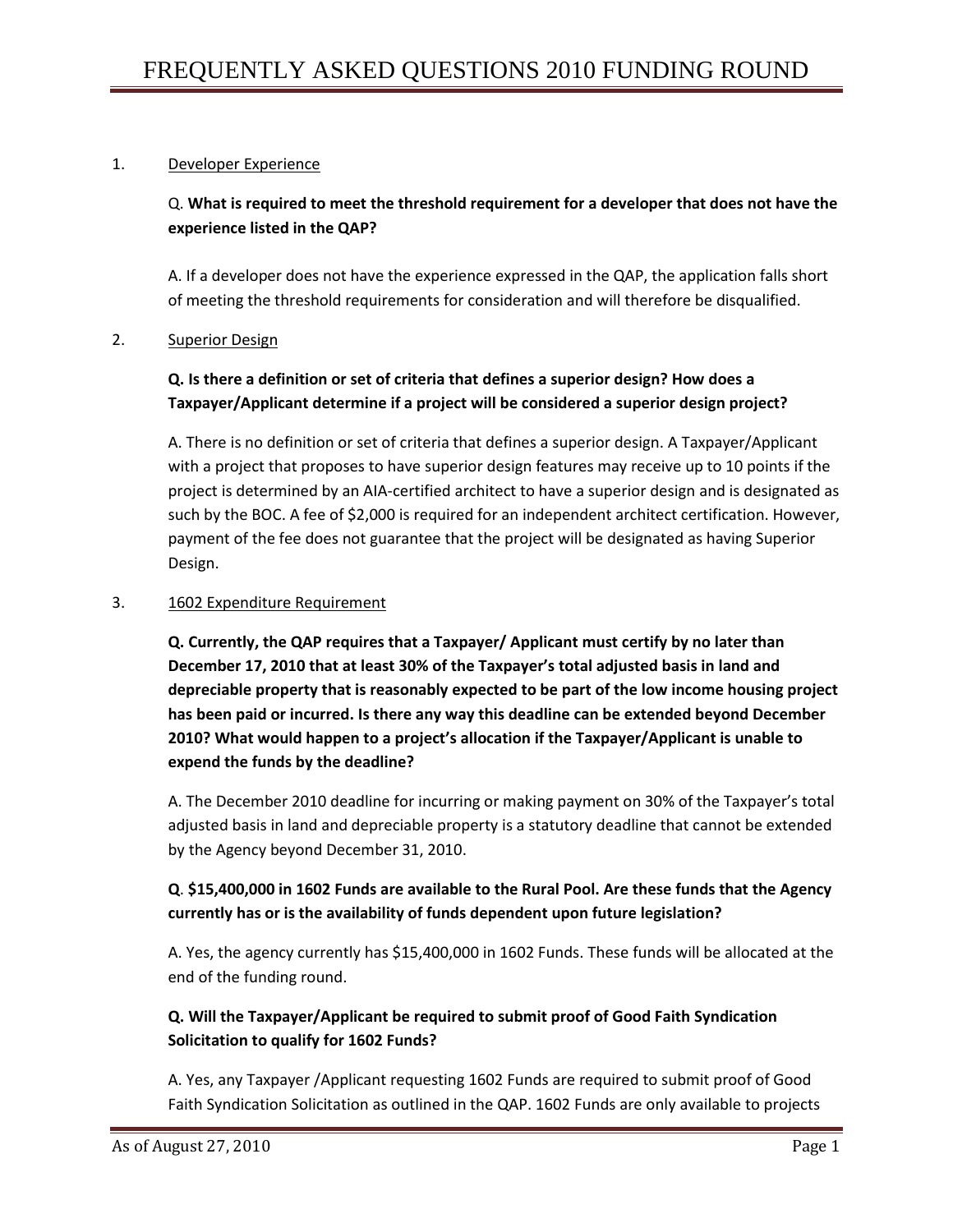who qualify for the Rural Pool, therefore; a Taxpayer /Applicant is required to meet the requirement for qualifying for the Rural Pool and the requirements to qualify for the Tax Credit Exchange Program. Both sets of requirements are outlined in the QAP.

## 4. Allocation Pools

**Q.The draft QAP reflects a maximum per-project limit of \$1.5 Million in annual tax credits. However, certain sub-pools (e.g. - Non-Profit and PHA) are limited to \$740,000 in annual credit. Is it conceivable that a project requesting up to \$1.5 Million in annual tax credits could be awarded credits under a sub-pool category, even though certain sub pools have lower limits?**

A.The per project limit as well as the Developer limit is \$1.5M.

## **Q. What is the maximum number of pools a Taxpayer/Applicant can select?**

A. A Taxpayer/Applicant can make one pool selection in the 2010 application. Projects that are not awarded under the selected pool will be transferred to the General Pool for reservations based on rank order. Any Taxpayer/Applicant that fails to select a pool will be placed in the General Statewide Pool.

## 5. Rural Pool and Rural Area Requirements

**Q. The definition of a rural area is any area outside of a metropolitan statistical area (MSA) and outside of a municipality with a population of 20,000 or less. Does a RD 515 financed project qualify under the Rural Pool if the current population is above 20,000?**

- A.
- A RD 515 financed project that is located in an area with a population greater than 20,000 does not qualify for the Rural Pool. A rural area is defined as any area outside of a MSA and outside of a municipality with a population of 20,000 or less. The RD 515 financed project is eligible to receive selection criteria points under Selection Criteria Item III. D. Rural Target Area provided that a letter from RD supporting the project is included with the application.
- A project that that is not eligible for the Rural Pool is also ineligible to receive 1602 Funds and/or HOME allocation.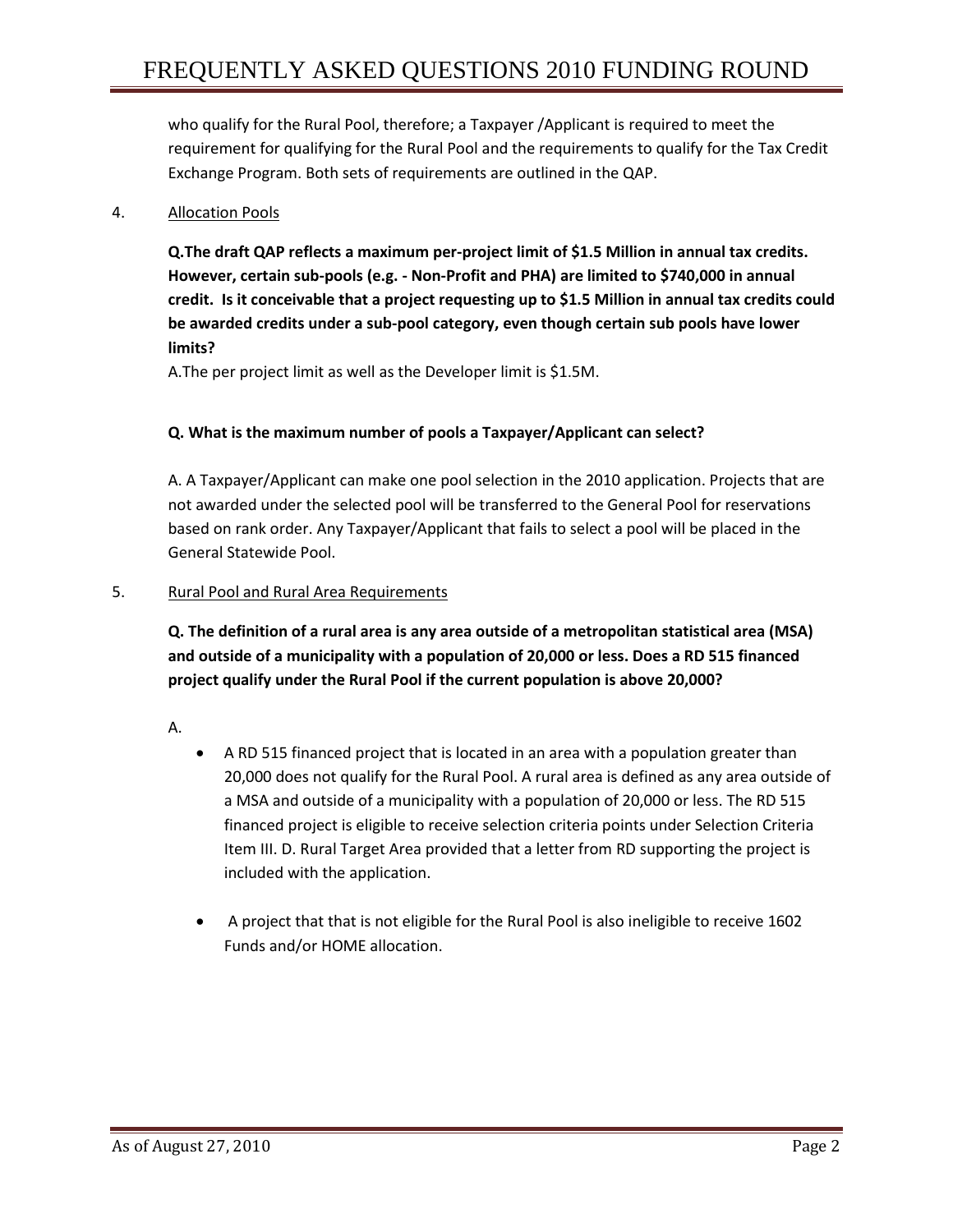## **Q. Is the letter from RD supporting the development of the project required to qualify for the Rural Pool?**

A. The letter from RD supporting the development is required to receive selection criteria points under the Rural Target Area section. However, a Taxpayer/Applicant may qualify for the Rural Pool without having the letter of support from RD if the other pool requirements are met.

# Q**. May a RD (USDA) Project submitted project located in an MSA or Metropolitan area with a population of more than 20,000 qualify for the "Rural Pool"?**

A. No

**Q. May a RD (USDA) Project submitted project located in an MSA or Metropolitan area with a population of more than 20,000 qualify for the "General Pool"?** A. Yes

6. GO-Zone

**Q. Will new projects be able to compete in the GO Zone sub-pool (pending extension) or is that exclusively for developments that already have an award of Go Zone credits? A**. New Projects can Apply

**Q. If we submit our applications and the placed in service extension doesn't pass, will our application go into the general pool? Or is it just rejected?**

- A. The GO-Zone Pool is exclusive to GO-Zone Projects and will not be transferred to the General Per Capita Pool
- **Q. Would we be able to compete in any other pool besides the Go Zone pool initially?**

A. No

## 8. Waivers

## **Q. Can waivers of the maximum per unit Total Development Costs be granted? If so, under what circumstances?**

A. Waivers may be requested, but each request is reviewed on a case by case basis.

9. Eligibility

# **Q. Can a hotel in rural areas be considered workforce housing and eligible for any type of tax credits?**

A. The Low Income Housing Tax Credit Program (the "LIHTC Program") was enacted to stimulate the development of affordable and workforce housing. The Qualified Allocation Plan (the "QAP")